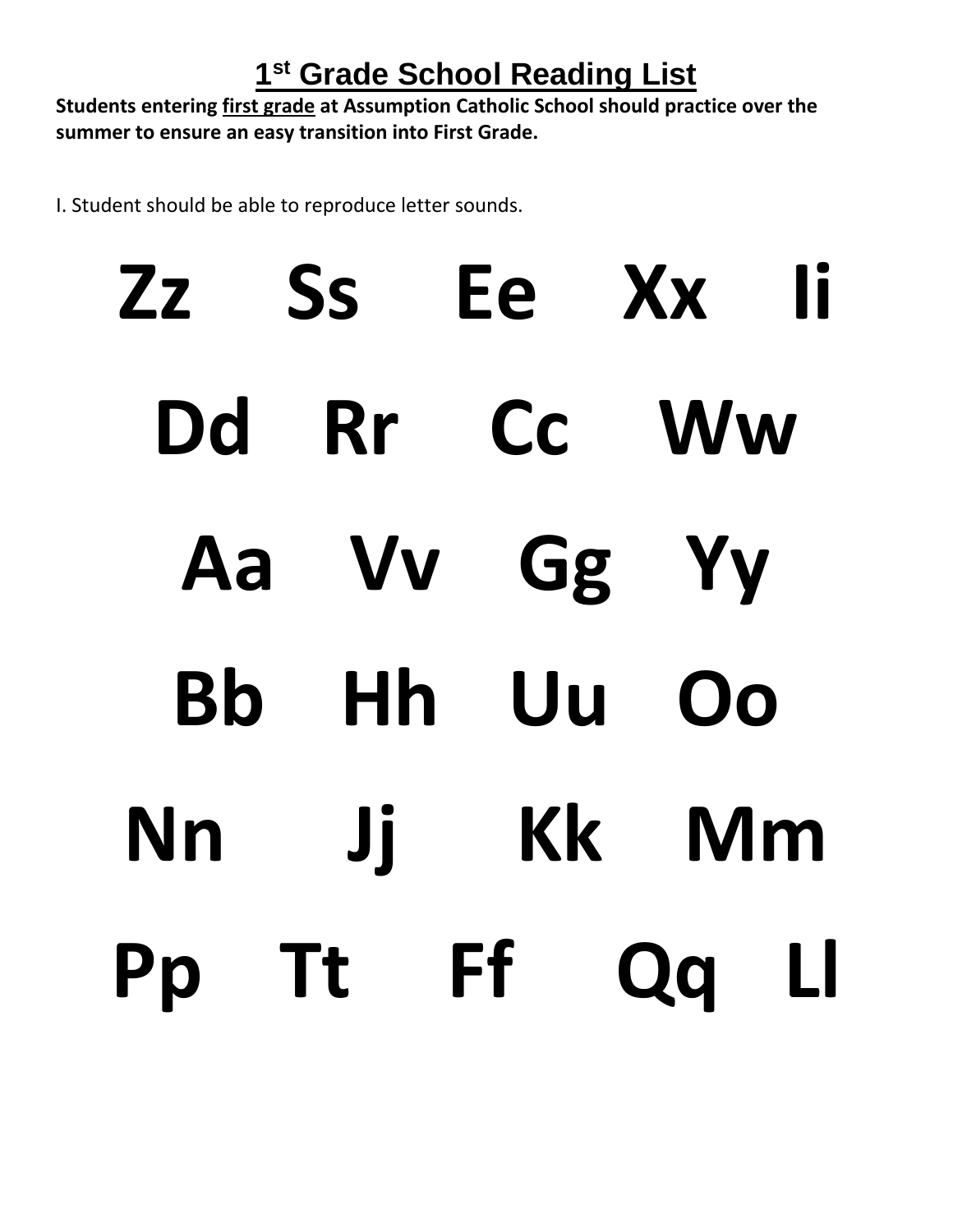II. Student should be able to read the following sight words.

|           | in  | is  | look |
|-----------|-----|-----|------|
| the       | dig | you | my   |
| a         | to  | can | at   |
| <b>go</b> | see | he  | on   |
| up        | and | it  | like |
|           |     |     |      |

\*\*\*\*\*\*\*\*\*\*\*\*\*\*\*\*\*\*\*\*

| big  | will   | but  | help | did  |
|------|--------|------|------|------|
| one  | are    | all  | old  | had  |
| play | for    | said | get  | they |
| stop | little | eat  | his  | ask  |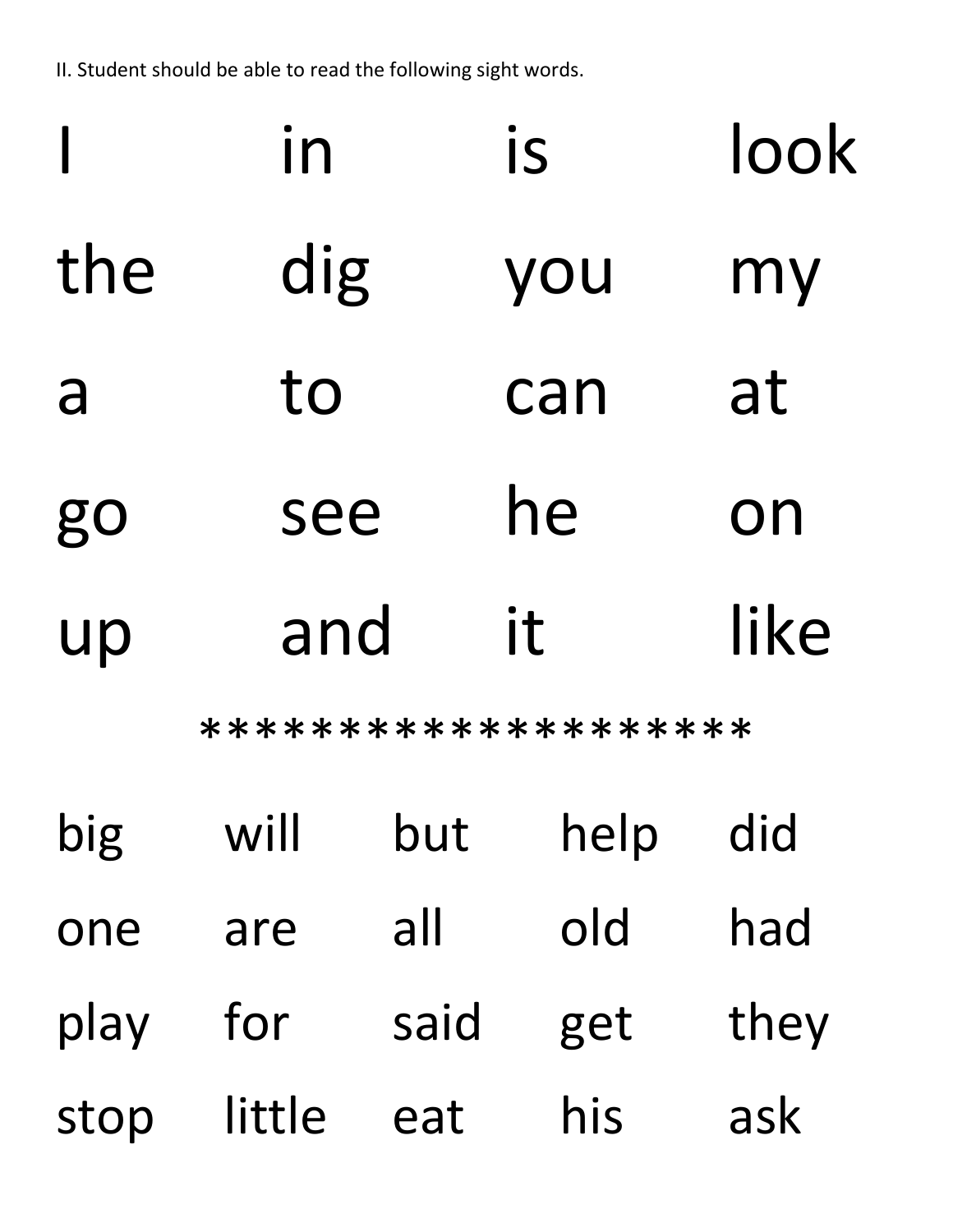| do | not | home | was | time |
|----|-----|------|-----|------|
|    |     |      |     |      |

# she by out have him

\*\*\*\*\*\*\*\*\*\*\*\*\*\*\*\*\*

| first  | went         | next  | boy       | place |
|--------|--------------|-------|-----------|-------|
| down   | door         | some  | make      | great |
| under  | because then |       | tell      | move  |
| run    | right        | girl  | more      | just  |
| each   | again        | about | <b>of</b> | from  |
| this   | made         | with  | when      | back  |
| only   | year         | tree  | animal    | off   |
| your   | try          | man   | saw       | over  |
| before | around       | that  | find      | as    |
| them   | walk         | good  | most      | call  |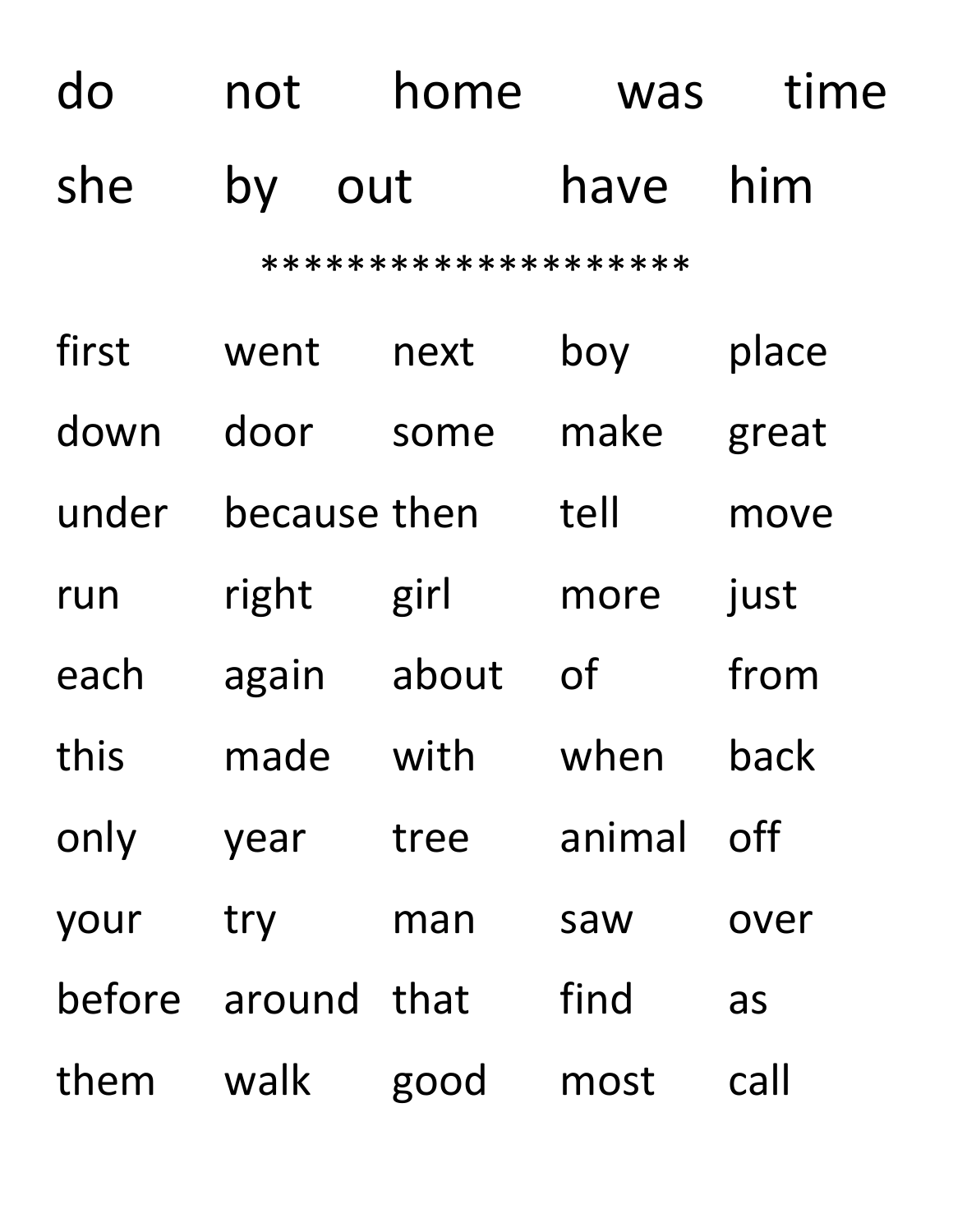III. Student should be able to read the following word families.

| like | will   | can  | then |
|------|--------|------|------|
| bike | hill   | fan  | when |
| hike | still  | plan | men  |
| my   | mat    | stop | know |
| why  | that   | drop | snow |
| try  | flat   | plop | slow |
| gold | right  | big  | will |
| told | night  | bit  | win  |
| cold | bright | bid  | with |
| will | him    | bus  | dog  |
| win  | his    | bug  | doll |
| with | hid    | bump | dot  |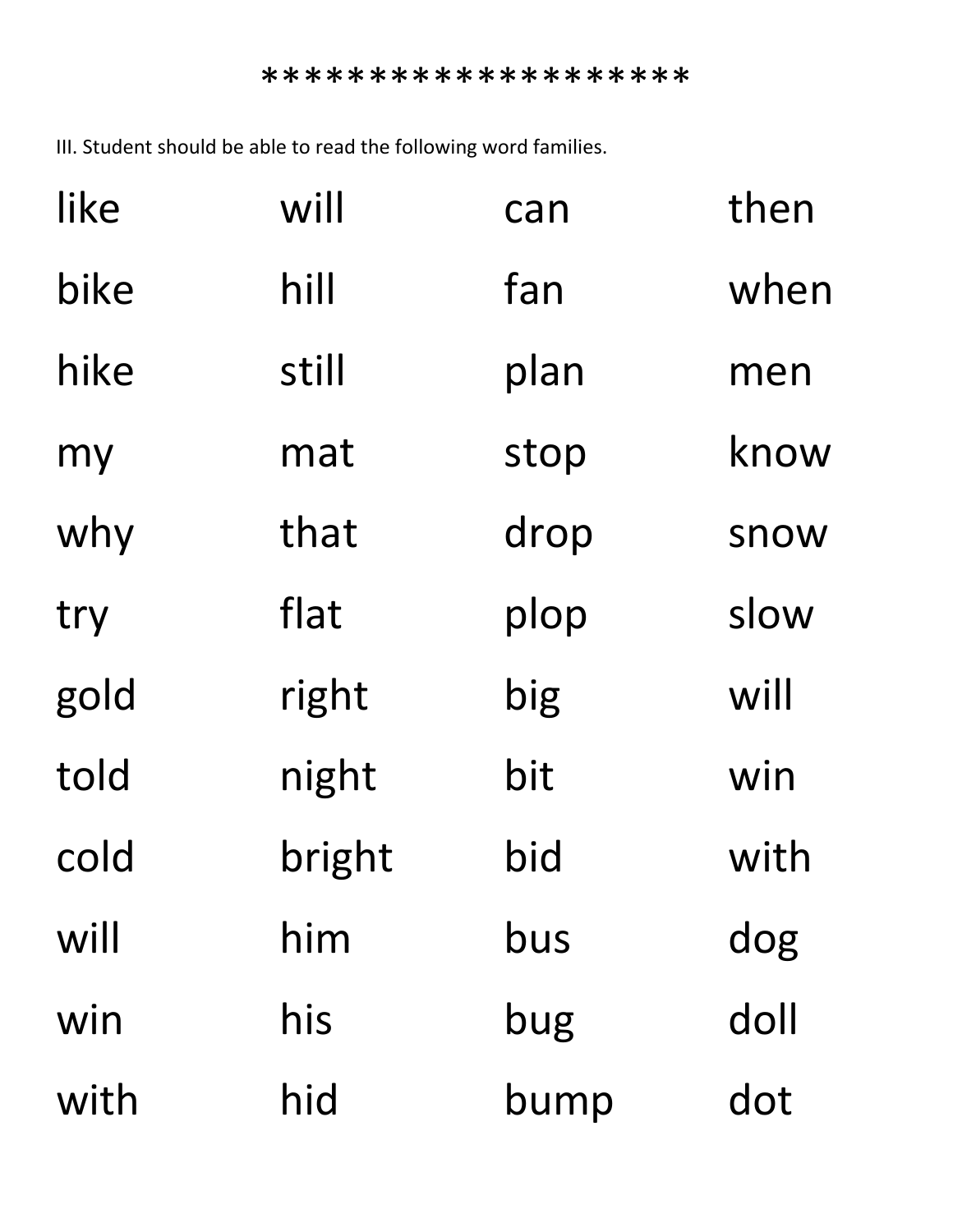| must | had  | can  | home |
|------|------|------|------|
| mug  | has  | camp | hope |
| much | hand | cab  | hose |
| cake | came | cape |      |
|      |      |      |      |

\*\*\*\*\*\*\*\*\*\*\*\*\*\*\*\*\*

IV. Students should know the following blends and initial consonant sounds:

|     |  |                               | gr sn sm sp st sw dr bl    |  |
|-----|--|-------------------------------|----------------------------|--|
|     |  |                               | pl sp fr str tr gl prob oc |  |
|     |  | min prin rab soc cam bro thun |                            |  |
| bas |  |                               |                            |  |

### \*\*\*\*\*\*\*\*\*\*\*\*\*\*\*\*\*

V. Students should identify words with long and short vowels:

| $\overline{\text{lot}}$ | take | bed  | night | bug   |
|-------------------------|------|------|-------|-------|
| know                    | way  | feet | kit   | fruit |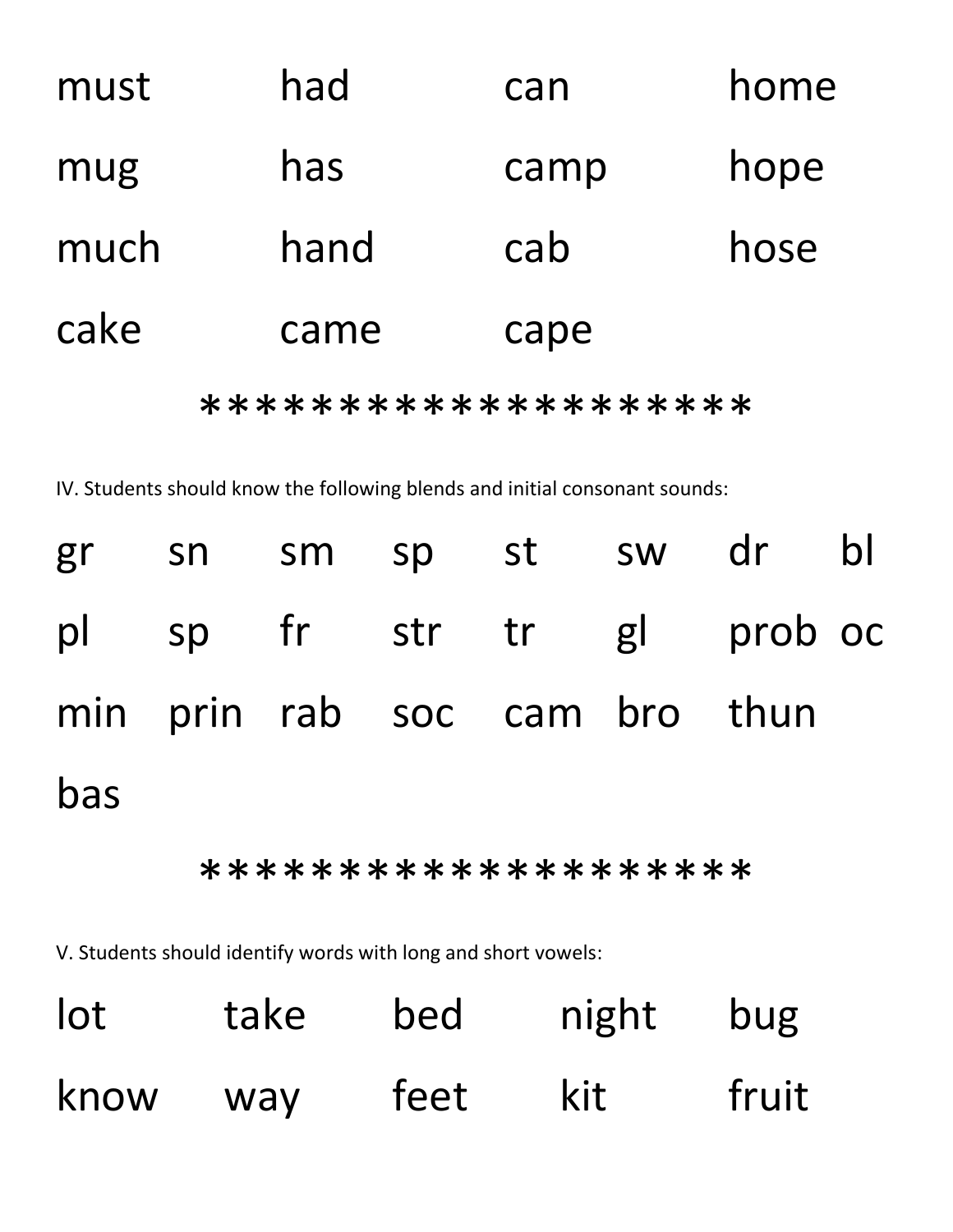boat rain beat tie true hope mad Pete wise cube \*\*\*\*\*\*\*\*\*\*\*\*\*\*\*\*\*\*\*\*

VI. Students should use structural analysis to determine word meaning: suffixes:

| jumped | himself  | broken  |
|--------|----------|---------|
| deeper | couldn't | longest |
| she'll | landed   | cloudy  |

\*\*\*\*\*\*\*\*\*\*\*\*\*\*\*\*\*

VII. Students should recognize high frequency words:

| people | children | any   |
|--------|----------|-------|
| came   | could    | boat  |
| even   | very     | thing |
| been   | would    | away  |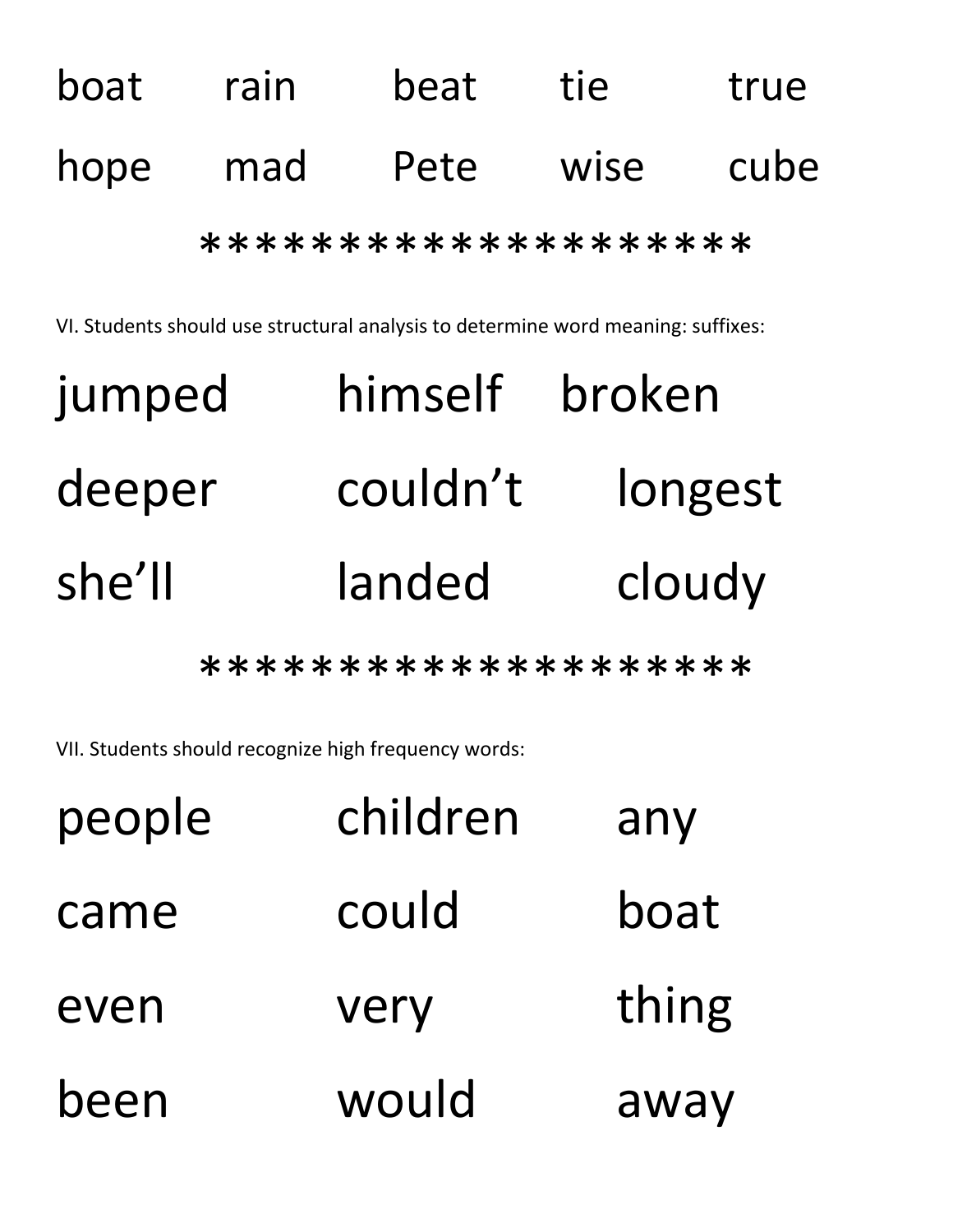| behind | put     | house   |
|--------|---------|---------|
| their  | need    | other   |
| know   | picture | feet    |
| much   | what    | live    |
| must   | now     | long    |
| think  | who     | start   |
| after  | felt    | here    |
| water  | take    | work    |
| want   | her     | last    |
| better | way     | head    |
| were   | hard    | thought |
| there  | shout   | watch   |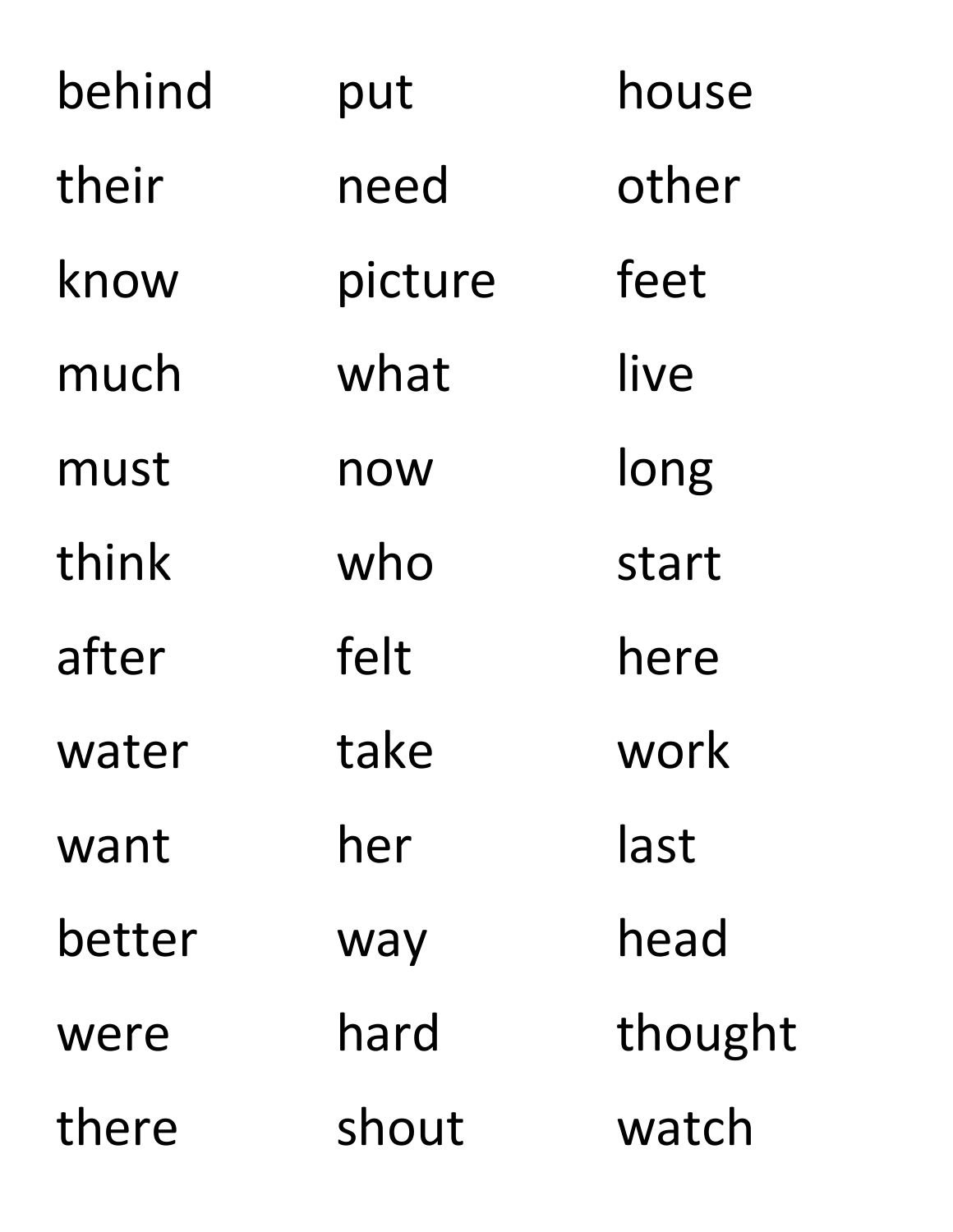## began well

\*\*\*\*\*\*\*\*\*\*\*\*\*\*\*\*\*\*

VIII. Students should recognize substituting rimes:

| ship   | plum   | truck | stay    |
|--------|--------|-------|---------|
| sharp  | place  | train | stamp   |
| shell  | plant  | trim  | steep   |
| shore  | plate  | treat | stair   |
| sheet  | please | track | stem    |
| shoot  | plead  | trot  | stir    |
| grow   | bright | grape | brush   |
| ground | brand  | grill | brought |
| grab   | brain  | grew  | broil   |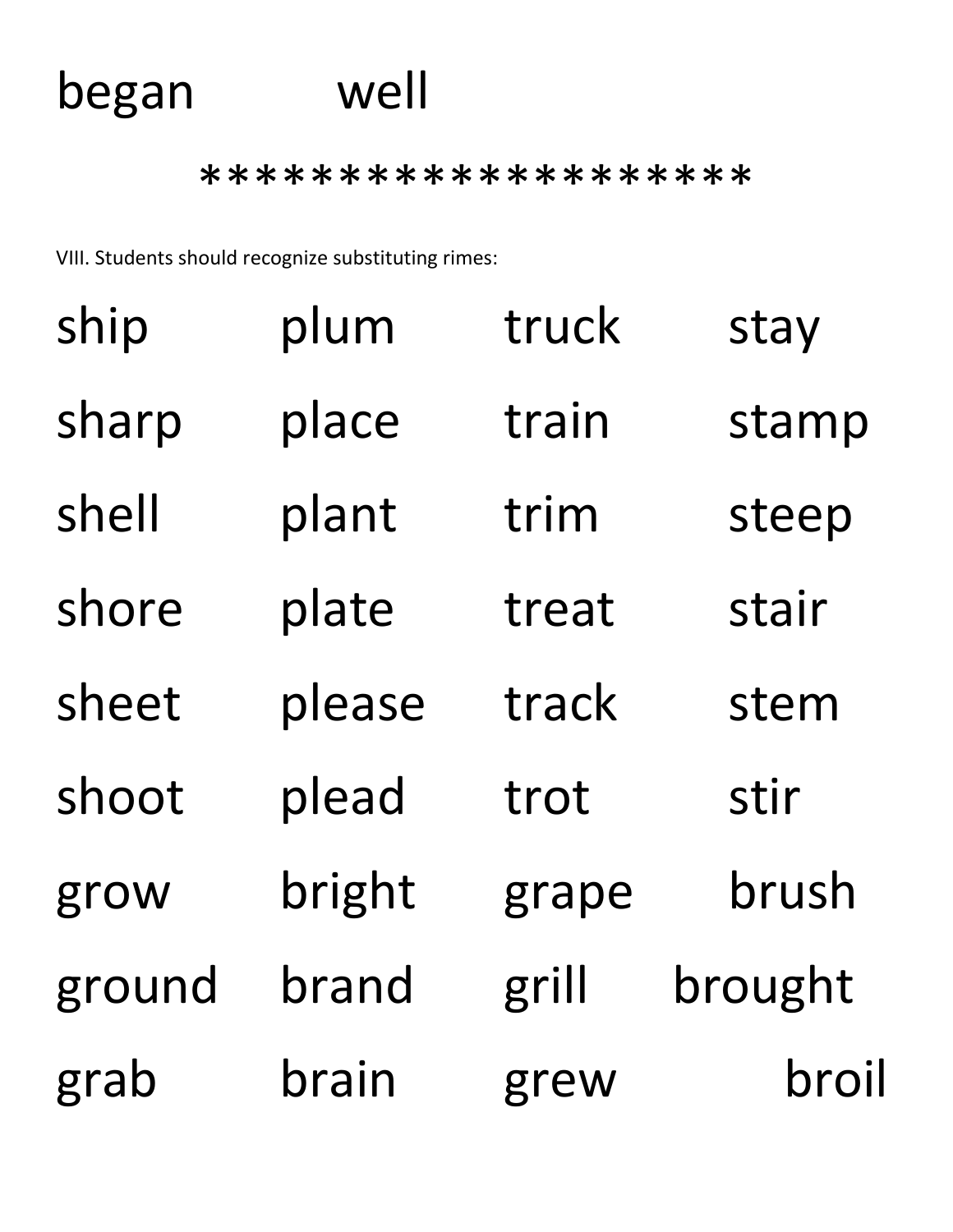IX. Students should identify words with vowel patterns:

| bloom    | freedom  | march     |
|----------|----------|-----------|
| loose    | speech   | artist    |
| smooth   | needle   | garden    |
| balloon  | fifteen  | alarm     |
| raccoon  | agree    | argue     |
| explain  | soap     | flight    |
| afraid   | throat   | lightning |
| paint    | toaster  | frighten  |
| trail    | coach    | highest   |
| straight | charcoal | sigh      |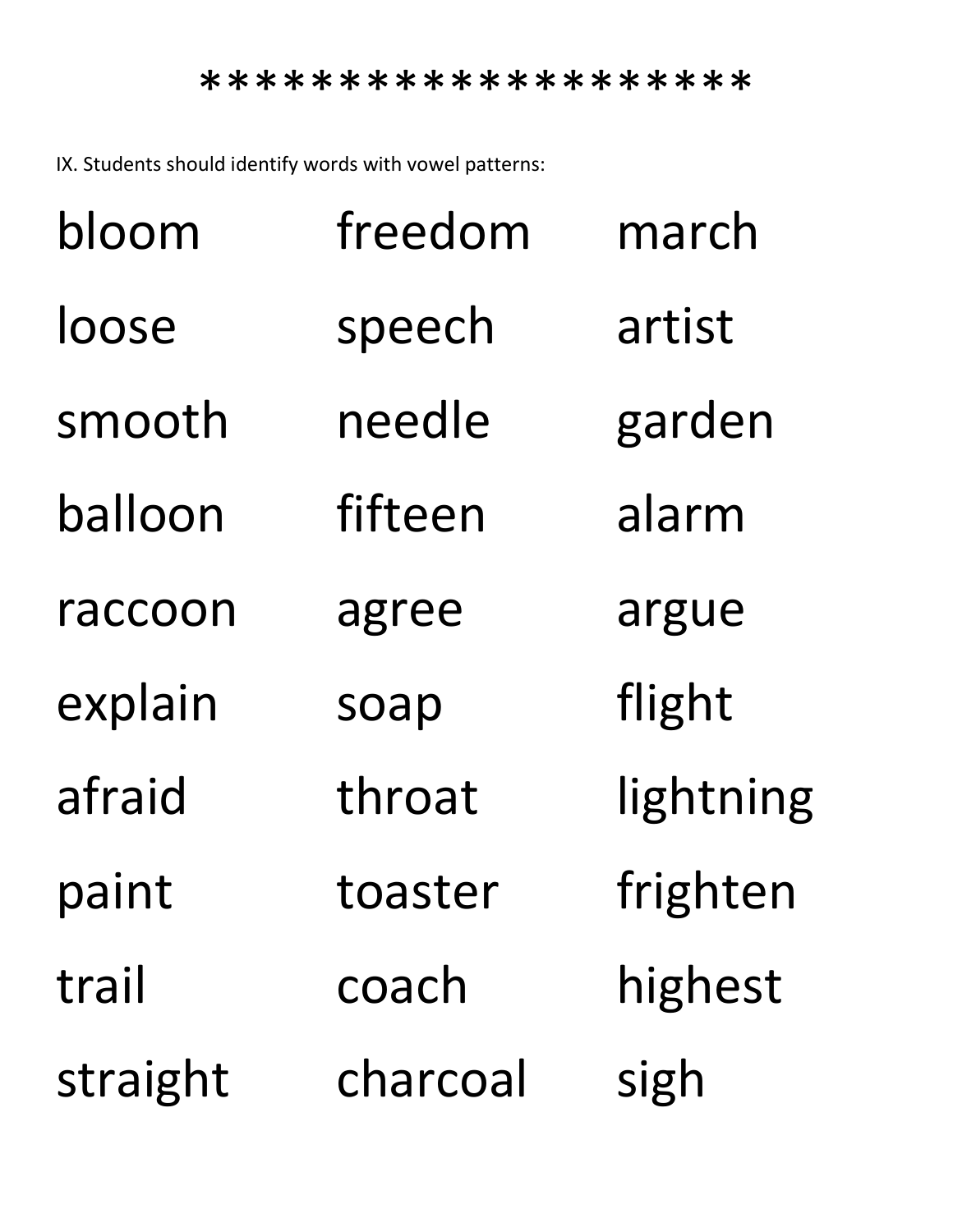#### \*\*\*\*\*\*\*\*\*\*\*\*\*\*\*\*\*\*

X. Students should use segmenting words into syllables to identify words:

| running      | blackberry  | kitten    |
|--------------|-------------|-----------|
| raincoat     | table       | butterfly |
| firmly       | backpacking | babies    |
| reminded     | newspaper   | reporter  |
| helpless     | dangerous   | magical   |
| respectful   | duckling    | darkness  |
| motorcyclist | finally     | disobey   |
| impossible   | disappear   | preschool |
| submarine    | tricycle    | recapture |
| endanger     | uncertain   | finalist  |